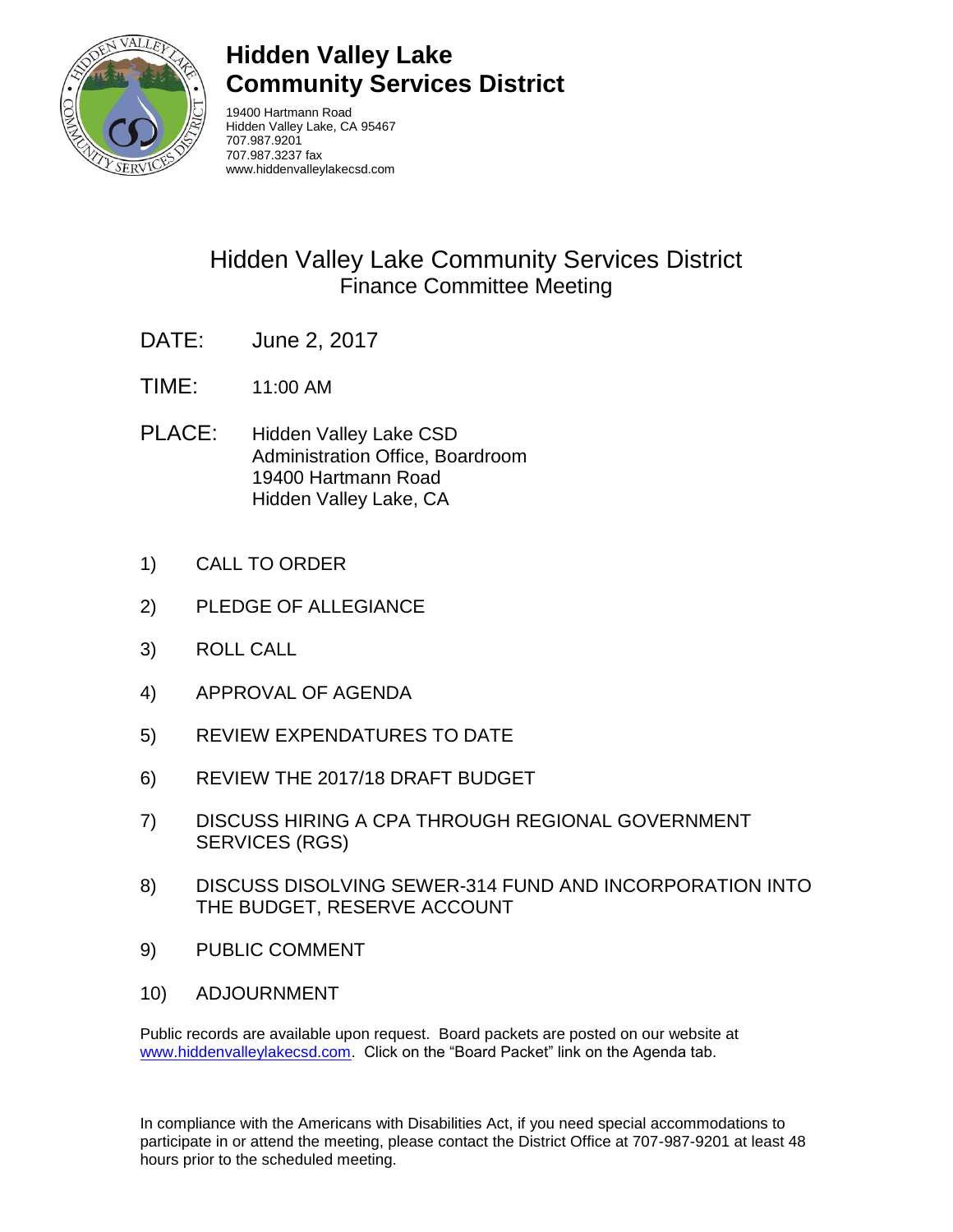

# **Hidden Valley Lake Community Services District**

19400 Hartmann Road Hidden Valley Lake, CA 95467 707.987.9201 707.987.3237 fax www.hiddenvalleylakecsd.com

Public shall be given the opportunity to comment on each agenda item before the Governing Board acts on that item, G.C. 54953.3. All other comments will be taken under Public Comment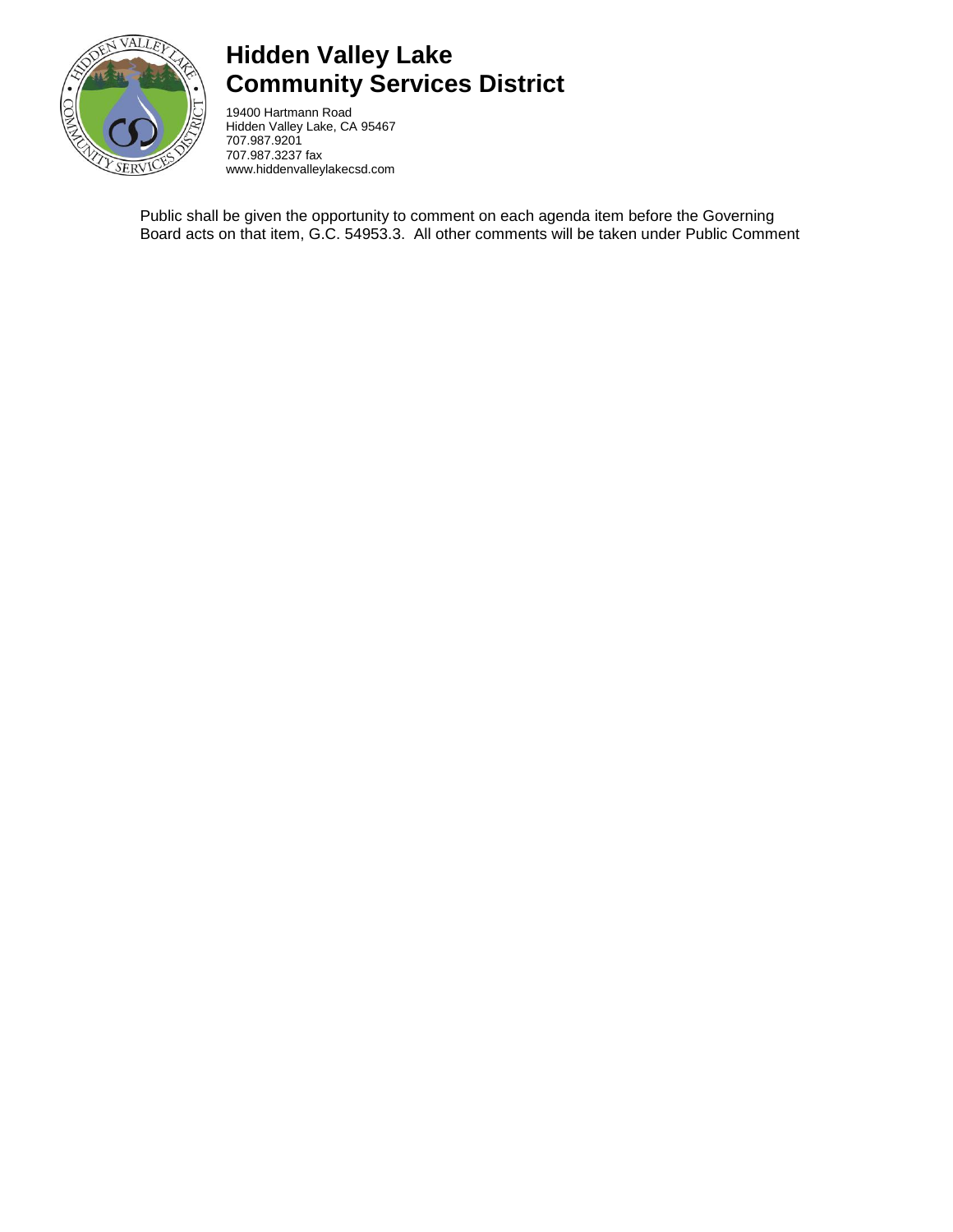

Preamble: The agreement for services described below is also an agreement to engage in a relationship between organizations – Agency partners. In order to establish a mutually respectful relationship as well as a productive one, RGS has adopted the following values and business methods.

#### **Our Values**

- Expert Services: RGS serves exclusively public sector agencies with its team of public-sector experts.
- Innovation: RGS encourages and develops innovative and sustainable services to help each Agency meet its challenges through new modes of service provision.
- Customer Driven: RGS customizes solutions to achieve the right level and right kind of service at the right time for each Agency's unique organizational needs.
- Perseverance: Sometimes the best solutions are not immediately apparent. RGS listens, works with you, and sticks with it until a good fit with your needs is found.
- Open Source Sharing: RGS tracks emerging best practices and shares them, learning openly from each other's hard won experience.
- Commitment: Government agencies are the public's only choice for many services. Public trust is earned and must be used wisely. And RGS will do its part. Each Agency should and will know how RGS sets its rates. RGS' pledge to you is that we will act with honesty, openness, and full transparency.

#### **How RGS Does Business**

When you work with RGS you can expect:

- RGS will strive to be explicit up front and put our understandings in writing. Before making assumptions, we hope to talk directly to prevent any misunderstandings.
- Ongoing interaction throughout our relationship to ensure that your needs are being met, and that projects progress appropriately and agreed-upon timelines are met.
- RGS is committed to honest interaction.
- When RGS employees are on your site, we expect them to treat people respectfully and be treated respectfully. If problems arise, we want to communicate early, accurately, and thoroughly to ensure that we find mutually acceptable solutions.
- As a public Agency, partnering is valued. We look out for each Agency's interests consistent with maintaining the public trust.
- To keep expectations realistic, it is important to understand that RGS is a governmental, joint powers authority evolving to meet changing local government needs. RGS has carefully constructed policies and procedures to allow maximum flexibility to meet your needs.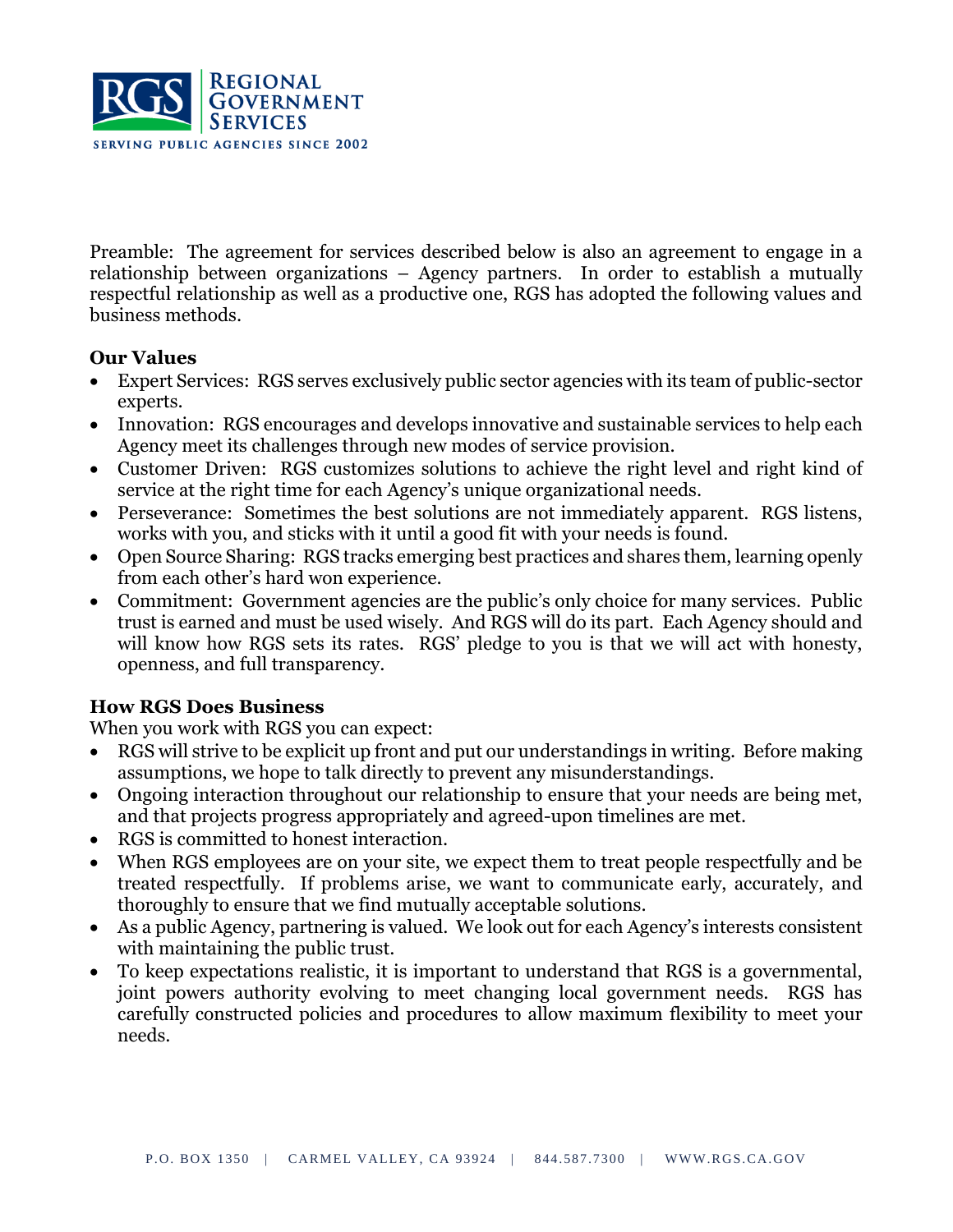### **Master Agreement for Management and Administrative Services**

**This Agreement** for Management Services ("Agreement") is made and entered into as of the 16th day of June 2017, by and between Hidden Valley Lake CSD, a services district ("Agency"), and **Regional Government Services Authority** (RGS), a joint powers authority, (each individually a "Party" and, collectively, the "Parties").

## **RECITALS**

**THIS AGREEMENT** is entered into with reference to the following facts and circumstances:

- A. That Agency desires to engage RGS to render certain services to it;
- B. That RGS is a management and administrative services provider and is qualified to provide such services to the Agency; and
- C. That Agency has elected to engage the services of RGS upon the terms and conditions as hereinafter set forth.

## **TERMS AND CONDITIONS**

**Section 1. Services**. The services to be performed by RGS under this Agreement shall include those services set forth in the attached **Exhibits**, which are incorporated by this reference incorporated herein and made a part hereof as though it were fully set forth herein.

> Where in conflict, the terms of this Agreement supersede and prevail over any terms set forth in the **Exhibits**.

- **1.1 Standard of Performance**. RGS shall perform all services required pursuant to this Agreement in the manner and according to the standards observed by a competent practitioner of the types of services that RGS agrees to provide in the geographical area in which RGS operates.
- **1.2 Lead Advisor**. To ensure quality and consistency for the services provided, RGS also assigns a lead advisor to Agency. The lead advisor is available to assigned RGS staff and to Agency management and will check in regularly with both to address program/project directives. Typically lead advisor time is not billed to Agency, with some exceptions where significant programmatic direction is provided.
- **1.3 Reassignment of Personnel**. Assignment of personnel to provide the services described in the Exhibits is in the sole discretion of RGS. In the event that Agency, at any time during the term of this Agreement, desires the reassignment of personnel, Agency may make a request to RGS and RGS shall meet and confer in good faith to address the issue of concern, including but not limited to reassigning such person or persons.
- **1.4 Time**. RGS shall devote such time to the performance of services pursuant to this Agreement as may be reasonably necessary to meet the standard of performance described above and to provide the services described in the Exhibits.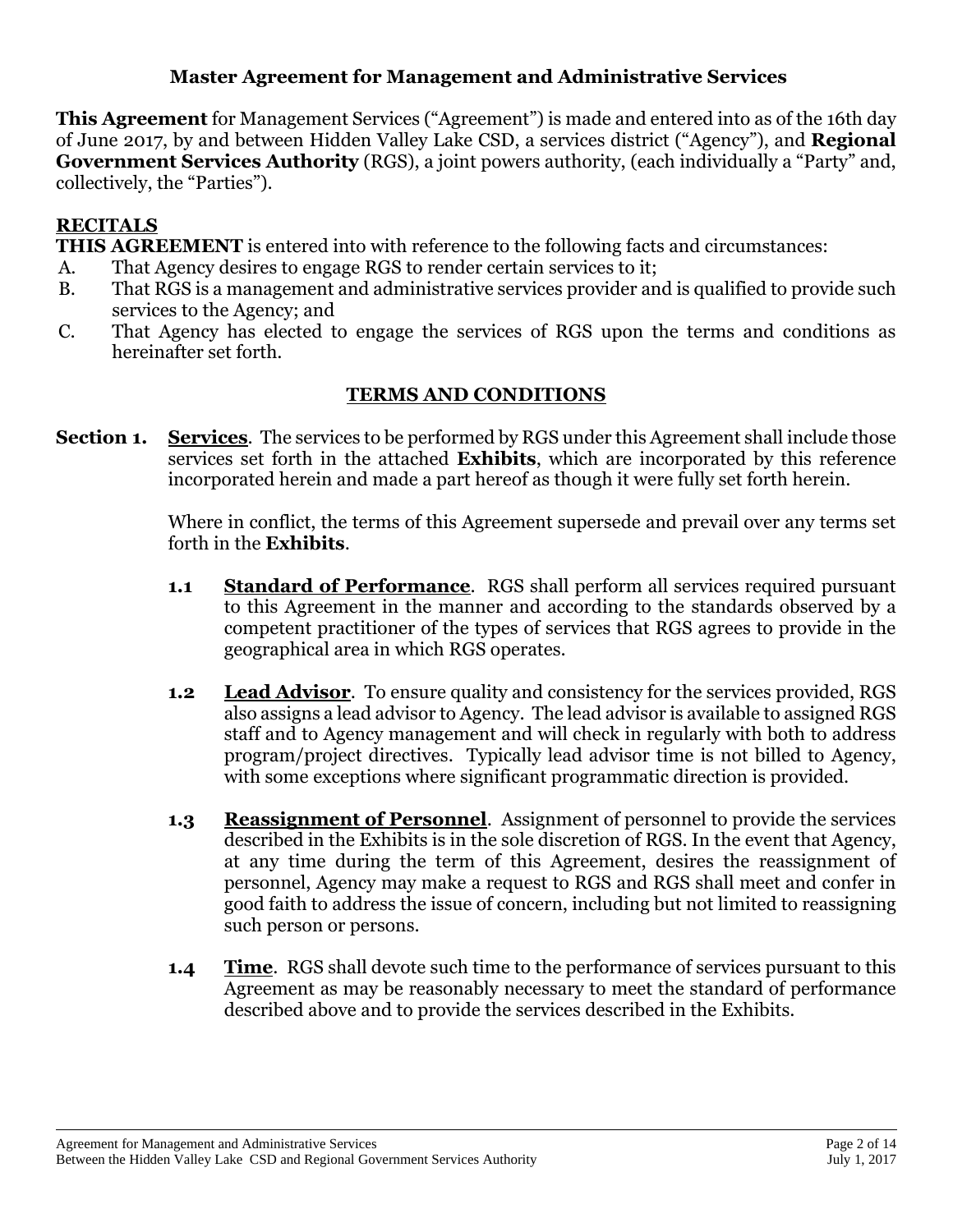- **Section 2. Term of Agreement and Termination**. Services shall commence on or about July 1, 2017, and this Agreement is anticipated to remain in force until one party terminates the Agreement, or if Exhibit A contains a "not to exceed" amount, until that amount of charges has been reached, at which point the parties shall either amend or terminate this Agreement. This Agreement may be terminated by either Party, with or without cause, upon 30 days' written notice. Agency has the sole discretion to determine if the services performed by RGS are satisfactory to the Agency which determination shall be made in good faith. If Agency determines that the services performed by RGS are not satisfactory, Agency may terminate this Agreement by giving written notice to RGS. Upon receipt of notice of termination by either Party, RGS shall cease performing duties on behalf of Agency on the termination date specified and the compensation payable to RGS shall include only the period for which services have been performed by RGS.
- **Section 3. Compensation**. Payment under this Agreement shall be as provided in the Exhibits.
- **Section 4. Effective Date**. This Agreement shall become effective on the date first herein above written.

## **Section 5. Relationship of Parties**.

**5.1** It is understood that the relationship of RGS to the Agency is that of an independent contractor and all persons working for or under the direction of RGS are its agents or employees and not agents or employees of Agency. The Agency and RGS shall, at all times, treat all persons working for or under the direction of RGS as agents and employees of RGS, and not as agents or employees of the Agency. Agency shall have the right to control RGS only insofar as the results of RGS' services rendered pursuant to this Agreement. In furtherance of this Section 5.1, the Parties agree as follows:

> 5.1.1 Agency shall not request from RGS or from an RGS employee providing services pursuant to this Agreement an RGS employee's Social Security Number or other similar personally identifying information.

5.1.2 Agency shall not report an RGS employee to a third party as an employee of Agency. For the purposes of his Section 5.1, "third party" means another government agency, private company, or individual.

5.1.3 In the event that a third-party requests information about an RGS employee—including but not limited to personally identifying information, hours or locations worked, tasks performed, or compensation—Agency shall inform RGS of the request prior to responding. If Agency possesses such information about an RGS employee, the Parties shall confer in good faith about an appropriate and legally compliant response to the request.

**5.2** RGS shall provide services under this Agreement through one or more employees of RGS qualified to perform services contracted for by Agency. The positions of RGS staff who will coordinate services to the Agency are indicated in the Exhibits.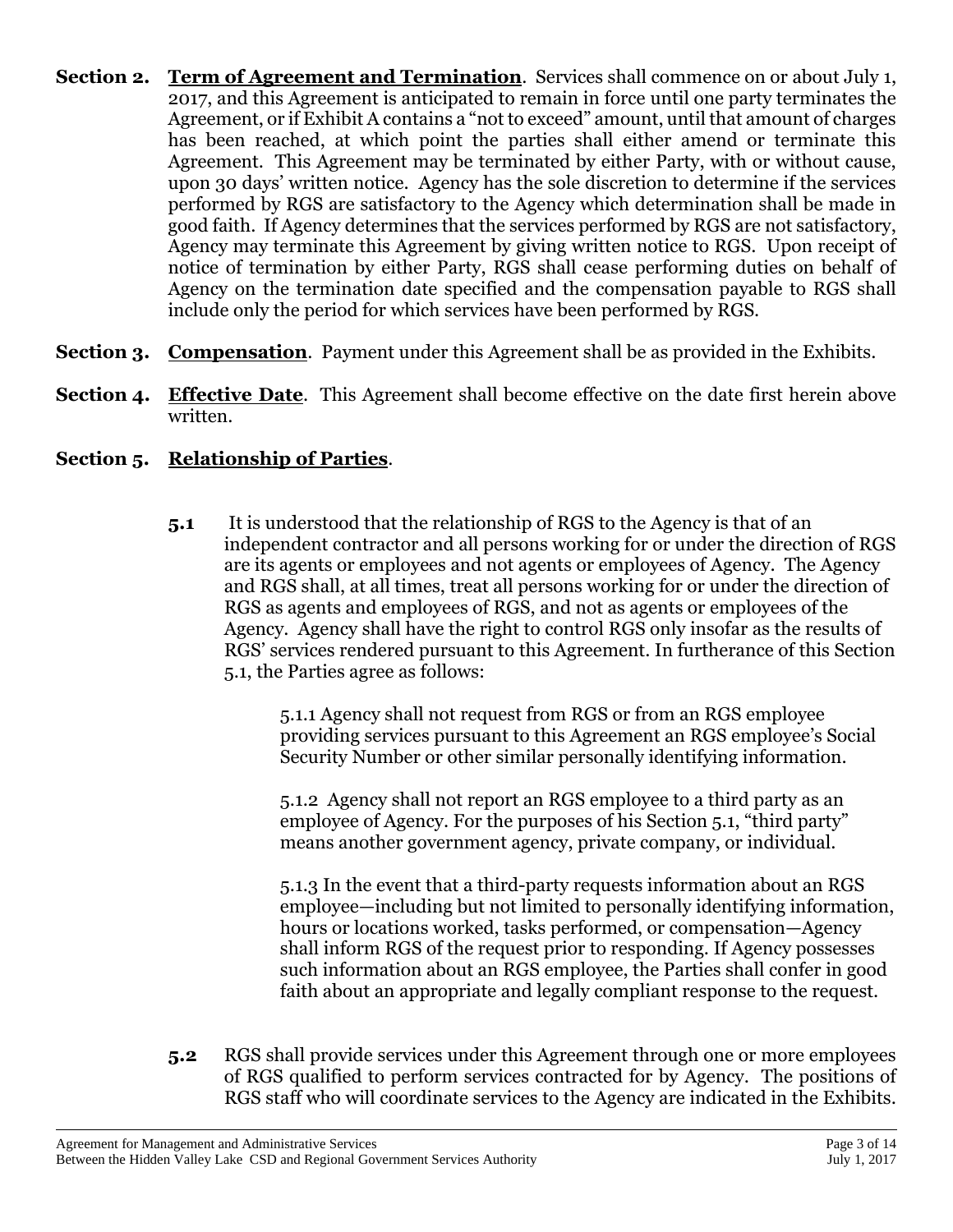The Executive Director or assigned supervising RGS staff will consult with Agency on an as-needed basis to assure that the services to be performed are meeting Agency's objectives.

- **5.3** Agency shall not have the ability to direct how services are to be performed, specify the location where services are to be performed, or establish set hours or days for performance of services, except as set forth in the Exhibits.
- **5.4** Agency shall not have any right to discharge any employee of RGS from employment.
- **5.5** RGS shall, at its sole expense, supply for its employees providing services to Agency pursuant to this Agreement any and all benefits, such as worker's compensation, disability insurance, vacation pay, sick pay, or retirement benefits; obtain and maintain all licenses and permits usual or necessary for performing the services; pay any and all taxes incurred as a result of the employee(s) compensation, including employment or other taxes; and provide Agency with proof of payment of taxes on demand.
- **Section 6. Loss Occurrence Coverage**. RGS is self-insured and maintains loss occurrence coverage through its membership in the Municipal Insurance Cooperative ("MIC"), a California Joint Powers Authority, which is a risk purchasing joint powers authority. Consistent with sections 990.4 and 990.8 of the Government Code, the MIC provides coverage to RGS, in excess of its member retained limit, against claims for injuries to persons or damages to property that may arise from or in connection with the performance of the work hereunder by RGS and its agents, representatives, employees, and subcontractors.

# **6.1 Workers' Compensation Coverage**.

- **6.1.1 General requirements**. RGS shall, at its sole cost and expense, maintain Workers' Compensation coverage and Employer's Liability coverage with limits of not less than \$1,000,000.00 per occurrence.
- **6.1.2 Waiver of subrogation**. The Workers' Compensation coverage shall be endorsed with or include a waiver of subrogation in favor of Agency for all work performed by RGS, its employees, agents, and subcontractors.

#### **6.2 Commercial General, Automobile, and Professional Liability Coverages**.

**6.2.1 General requirements**. RGS, at its own cost and expense, shall maintain commercial general and automobile liability coverage for the term of this Agreement in an amount not less than \$2,000,000 per occurrence, combined single limit coverage for risks associated with the work contemplated by this Agreement. RGS shall additionally maintain commercial general liability coverage in an amount not less than \$2,000,000 aggregated for bodily injury, personal injury, and property damage.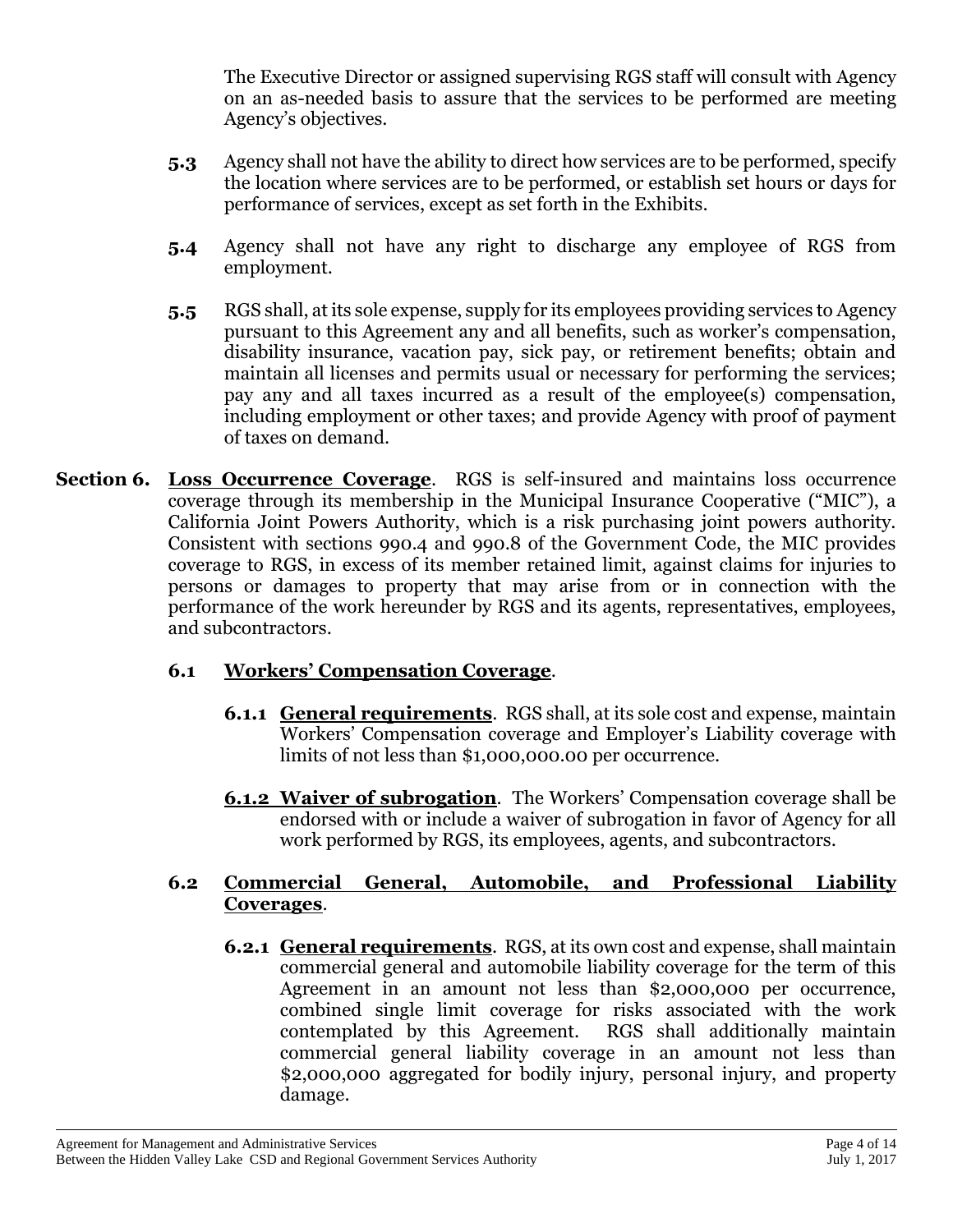- **6.2.2 Minimum scope of coverage**. The MIC MOC is not written on ISO forms but provides coverage at least as broad as the latest version of the following: (A) *General Liability:* Insurance Services Office Commercial General Liability coverage (occurrence form CG 0001); and (B) *Automobile Liability:* Insurance Services Office Business Auto Coverage form number CA 001, code 1 (any auto).
- **6.3 Professional Liability Insurance**. RGS, at its own cost and expense, shall maintain for the period covered by this Agreement professional liability coverage for licensed professionals performing work pursuant to this Agreement in an amount not less than \$2,000,000 covering the licensed professionals' errors and omissions.

# **6.4 All Policies Requirements**.

- **6.4.1 Coverage requirements**. Each of the following shall be included in the coverage or added as an endorsement:
	- a. Agency and its officers, employees, agents, and volunteers shall be covered as additional covered parties with respect to RGS' general commercial, and automobile coverage for claims, demands, and causes of action arising out of or relating to RGS' performance of this Agreement and to the extent caused by RGS' negligent act, error, or omission.
	- b. An endorsement to RGS' general commercial, and automobile coverages must state that coverage is primary with respect to Agency and its officers, officials, employees and volunteers.
	- c. All coverages shall be on an occurrence or an accident basis, and not on a claims-made basis.
- **6.4.2 Acceptability of coverage provider**s. All coverages required by this section shall be acquired through providers with a Bests' rating of no less than A: VII or through sources that provide an equivalent level of reliability.
- **6.4.3 Verification of coverage**. Prior to beginning any work under this Agreement, RGS shall furnish Agency with notifications of coverage and with original endorsements effecting coverage required herein. The notifications and endorsements are to be signed by a person authorized by the Municipal Insurance Cooperative to bind coverage on its behalf. Agency reserves the right to require complete, certified copies of all Memorandums of Coverage at any time.
- **6.4.4 Subcontractors**. RGS shall include all subcontractors as insureds under its coverage or shall furnish separate certificates and endorsements for each subcontractor. All coverages for subcontractors shall be subject to all of the requirements stated herein.
- **6.4.5 Variation**. During the term of this agreement, RGS may change the insurance program in which it participates. RGS will provide reasonable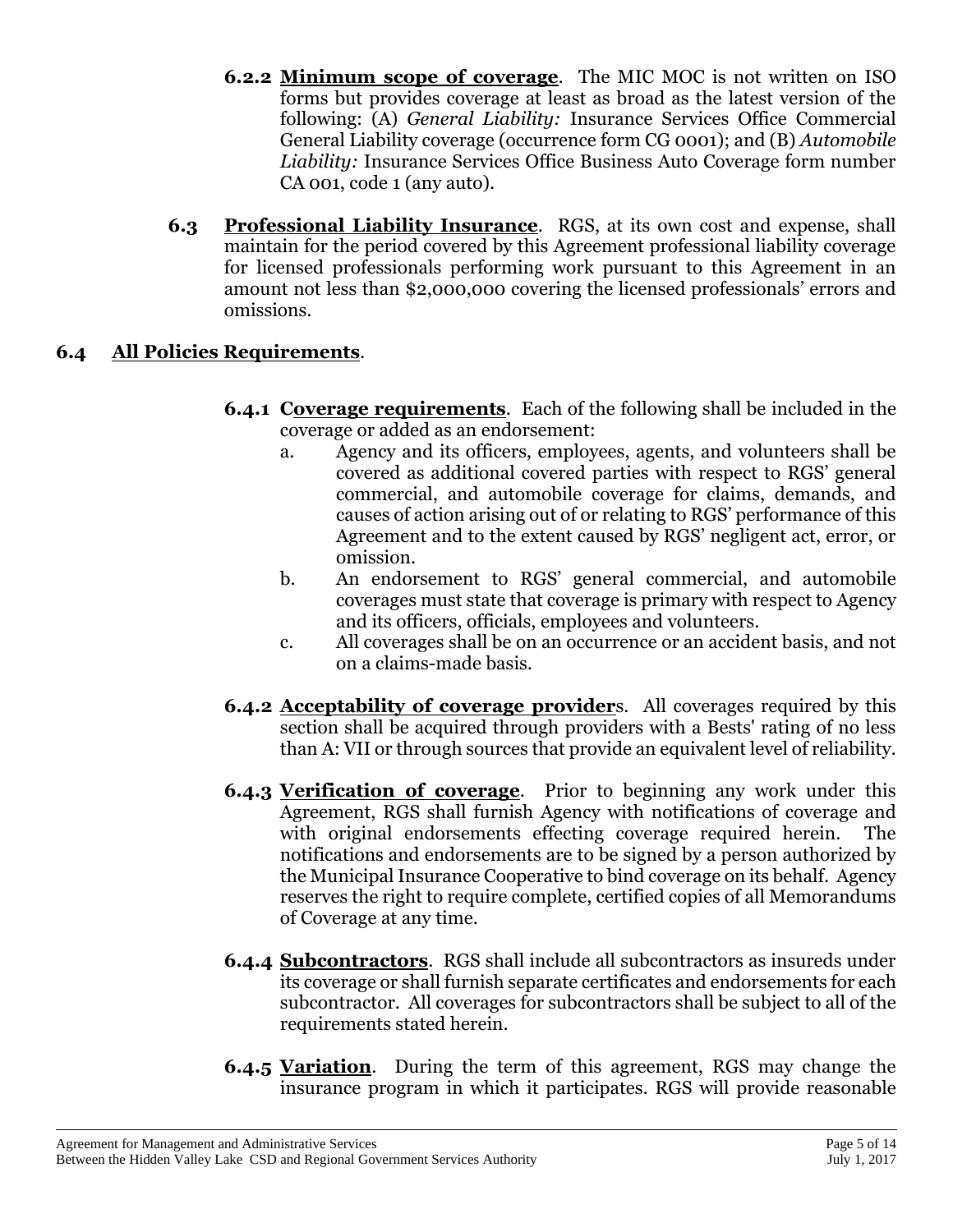notice of any such change to Agency and replacement copies of Certificates of Coverage and endorsements.

- **6.4.6 Deductibles and Self-Insured Retentions**. RGS shall disclose any self-insured retention if Agency so requests prior to performing services under this Agreement or within a reasonable period of time of a request by Agency during the term of this Agreement.
- **6.4.7 Maintenance of Coverages**.The coverages stated herein shall be maintained throughout the term of this Agreement and proof of coverage shall be available for inspection by Agency upon request.
- **6.4.8 Notice of Cancellation or Reduction in Coverage**. In the event that any coverage required by this section is reduced, limited, or materially affected in any other manner, RGS shall provide written notice to Agency at RGS earliest possible opportunity and in no case later than five days after RGS is notified of the change in coverage.

## **Section 7. Legal Requirements.**

- **7.1 Governing Law**. The laws of the State of California shall govern this Agreement.
- **7.2 Compliance with Applicable Laws**. RGS and any subcontractors shall comply with all laws applicable to the performance of the work hereunder.
- **7.3 Reporting Requirements**. If there is a statutory or other legal requirement for RGS to report information to another government entity, RGS shall be responsible for complying with such requirements.
- **7.4 Other Governmental Regulations**. To the extent that this Agreement may be funded by fiscal assistance from another governmental entity, RGS and any subcontractors shall comply with all applicable rules and regulations to which Agency is bound by the terms of such fiscal assistance program.
- **7.5 Licenses and Permits**. RGS represents and warrants to Agency that RGS and its employees, agents, and any subcontractors have all licenses, permits, qualifications, and approvals of whatsoever nature that are legally required to provide the services contemplated by this Agreement. RGS represents and warrants to Agency that RGS and its employees, agents, and subcontractors shall, at their sole cost and expense, keep in effect at all times during the term of this Agreement any licenses, permits, and approvals that are legally required to practice their respective professions.
- **7.6 Nondiscrimination and Equal Opportunity**. RGS shall not discriminate, on the basis of a person's race, religion, color, national origin, age, physical or mental handicap or disability, medical condition, marital status, sex, or sexual orientation, against any employee, applicant for employment, subcontractor, bidder for a subcontract, or participant in, recipient of, or applicant for any services or programs provided under this Agreement. RGS shall comply with all applicable federal, state, and local laws, policies, rules, and requirements related to equal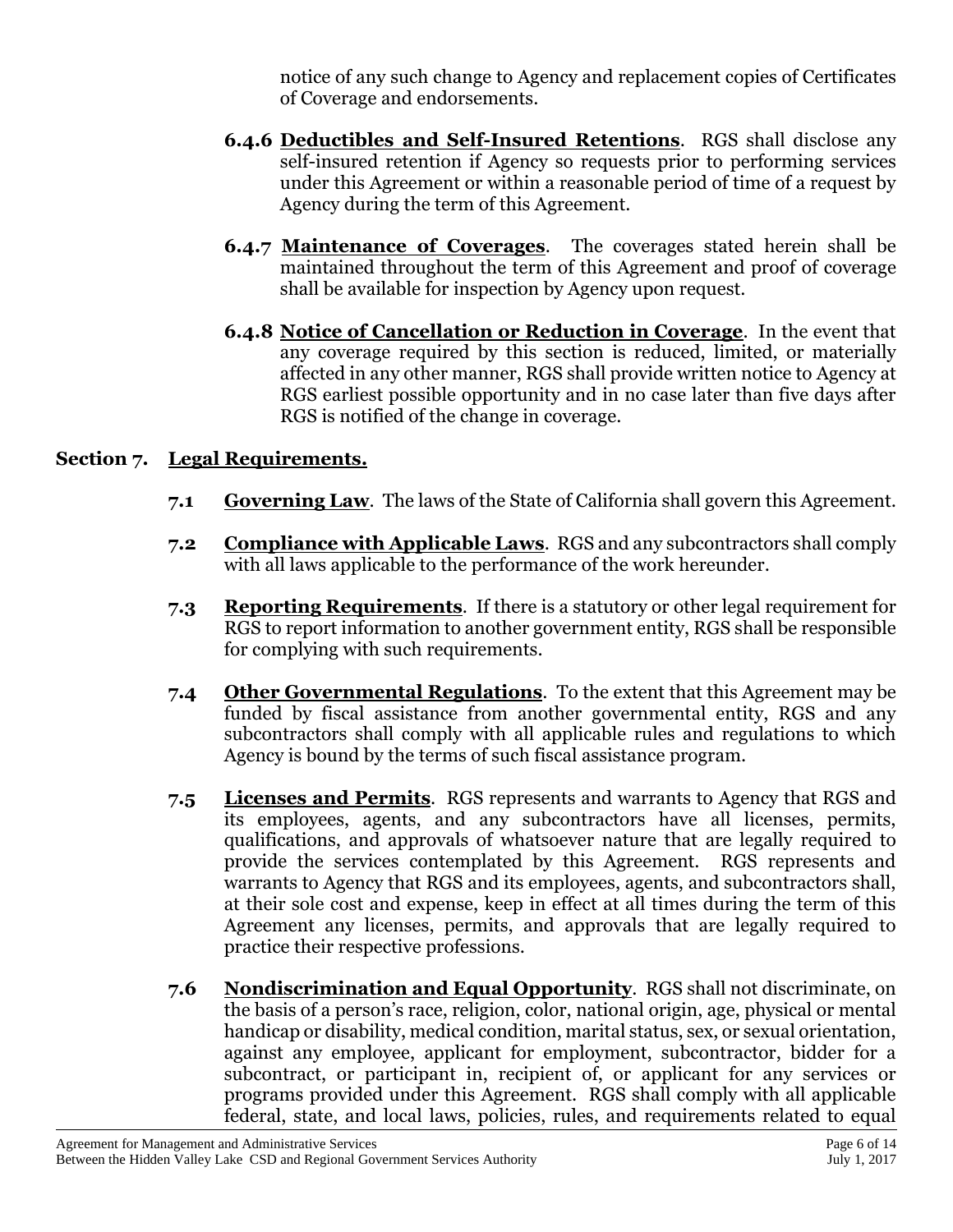opportunity and nondiscrimination in employment, contracting, and the provision of any services that are the subject of this Agreement.

## **Section 8. Keeping and Status of Records**.

- **8.1 Records Created as Part of RGS' Performance**. All final versions of reports, data, maps, models, charts, studies, surveys, photographs, memoranda, plans, studies, specifications, records, files, or any other documents or materials, in electronic or any other form, that RGS prepares or obtains pursuant to this Agreement and that relate to the matters covered hereunder shall be the property of Agency. RGS hereby agrees to deliver those documents to Agency upon termination of the Agreement, if requested. It is understood and agreed that the documents and other materials, including but not limited to those described above, prepared pursuant to this Agreement are prepared specifically for Agency and are not necessarily suitable for any future or other use.
- **8.2 Confidential Information**. RGS shall hold any confidential information received from Agency in the course of performing this Agreement in trust and confidence and will not reveal such confidential information to any person or entity, either during the term of the Agreement or at any time thereafter. Upon expiration of this Agreement, or termination as provided herein, RGS shall return materials which contain any confidential information to Agency. For purposes of this paragraph, confidential information is defined as all information disclosed to RGS which relates to Agency past, present, and future activities, as well as activities under this Agreement, which information is not otherwise of public record under California law. Agency shall notify RGS what information and documents are confidential and thus subject to this section 8.2.
- **8.3 RGS Books and Records**. RGS shall maintain any and all ledgers, books of account, invoices, vouchers, canceled checks, and other records or documents evidencing or relating to charges for services or expenditures and disbursements charged to Agency under this Agreement for a minimum of 3 years, or for any longer period required by law, from the date of final payment under this Agreement.
- **8.4 Inspection and Audit of Records**. Any records or documents that Section 8.3 of this Agreement requires RGS to maintain shall be made available for inspection, audit, and/or copying at any time during regular business hours, upon oral or written request of Agency. Under California Government Code Section 8546.7, if the amount of public funds expended under this Agreement exceeds \$10,000.00, the Agreement shall be subject to the examination and audit of the State Auditor, at the request of Agency or as part of any audit of Agency, for a period of three years after final payment under the Agreement.
- **Section 9. Non-assignment**. This Agreement is not assignable either in whole or in part without the written consent of the other party.
- **Section 10. Amendments**. This Agreement may be amended or modified only by written Agreement signed by both Parties.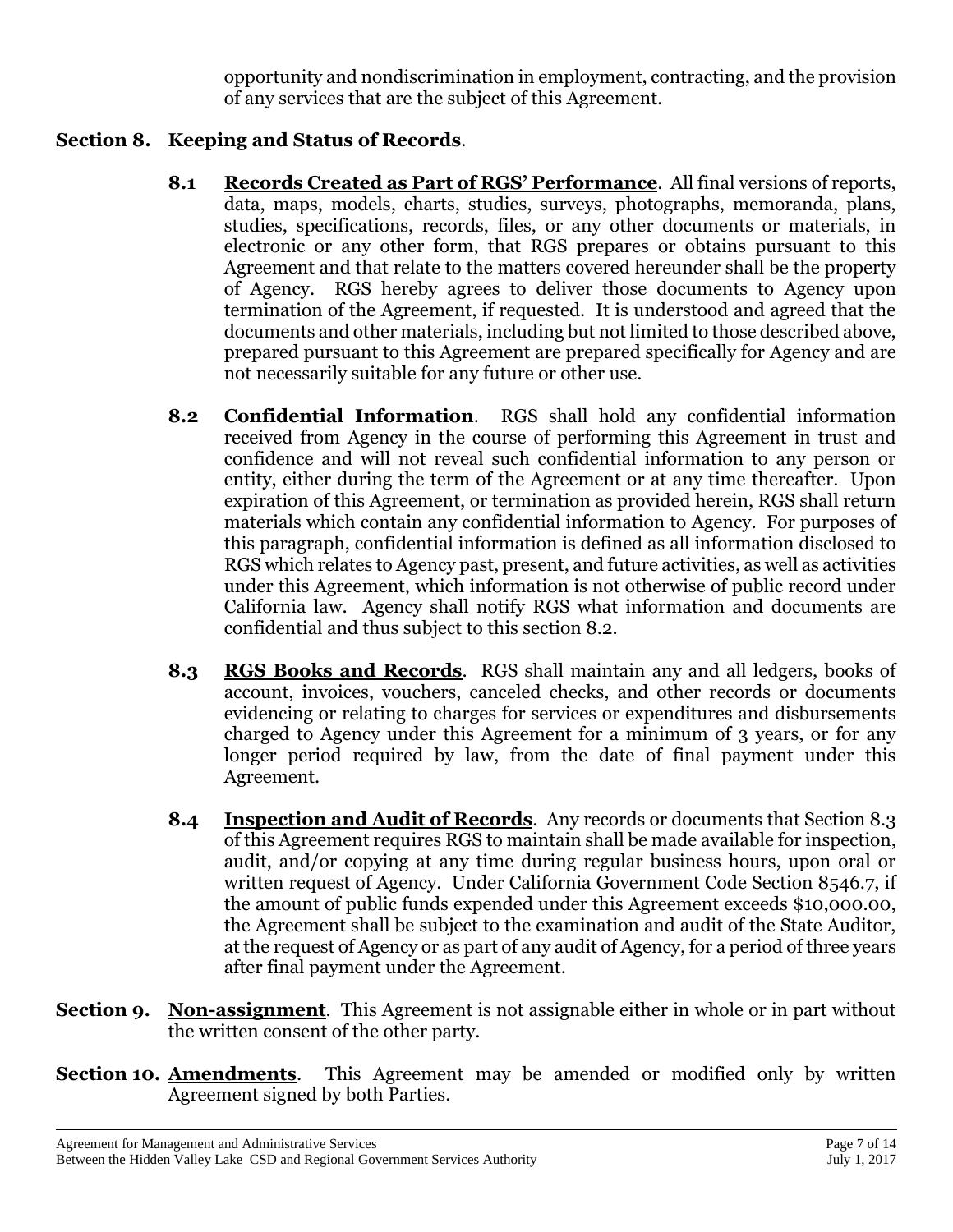- **Section 11. Validity.** The invalidity, in whole or in part, of any provisions of this Agreement shall not void or affect the validity of any other provisions of this Agreement.
- **Section 12. Disputes.** Should any dispute arise out of this Agreement, Agency agrees that it shall only file a legal action against RGS, and shall not file any legal action against any of the public entities that are members of RGS.
- **Section 13. Governing Law/Attorneys' Fees**. This Agreement shall be governed by the laws of the State of California and any suit or action initiated by either party shall be brought in Alameda County, California. In the event of litigation between the Parties hereto to enforce any provision of the Agreement, the prevailing Party shall be entitled to reasonable attorney's fees and costs of litigation.
- **Section 14. Mediation**. Should any dispute arise out of this Agreement, the Parties shall meet in mediation and attempt to reach a resolution with the assistance of a mutually acceptable mediator. Neither Party shall be permitted to file legal action without first meeting in mediation and making a good faith attempt to reach a mediated resolution. The costs of the mediator, if any, shall be paid equally by the Parties. If a mediated settlement is reached, neither Party shall be deemed the prevailing party for purposes of the settlement and each Party shall bear its own legal costs.
- **Section 15. Employment Offers to RGS Staff.** Should Agency desire to offer permanent or temporary employment to an RGS employee who is either currently providing RGS services to Agency or has provided RGS services to Agency within the previous six months, said Agency will be charged a fee equal to the full-time cost of the RGS employee for one month, using the most recent RGS bill rate for the RGS employee's services to Agency. This fee is to recover RGS' expenses in recruiting the former and replacement RGS staff. RGS may agree in writing to waive the fee required by this section. If RGS agrees to waive the fee required by this section and (1) CalPERS determines that the RGS employee hired by Agency was a common-law employee of Agency and should have been enrolled as an employee of Agency while providing services pursuant to this Agreement; (2) CalPERS determines that a payment is required as part of enrolling the employee for the time that the employee provided services pursuant to this Agreement (the "payment"); and (3) neither RGS nor Agency challenges those determinations or the payment is upheld in a final administrative appeal or court decision, then Agency shall contribute an amount equal to the fee waived by RGS toward the payment. If the amount of the payment is less than the fee, then Agency shall make the payment. If the amount of the payment is more than the fee, RGS shall pay the difference. In the event that the payment is a liability covered by Section 17.3 of this Agreement, this Section shall apply up to the amount of the payment and Section 17.3 shall apply to any CalPERS-related covered liability other than or in excess of the payment.
- **Section 16. Entire Agreement**. This Agreement, including the Exhibits, comprises the entire Agreement.

#### **Section 17. Indemnification.**

#### **17.1 RGS' indemnity obligations**.

RGS shall indemnify, defend, and hold harmless Agency and its legislative body, boards and commissions, officers, and employees ("Indemnitees") from and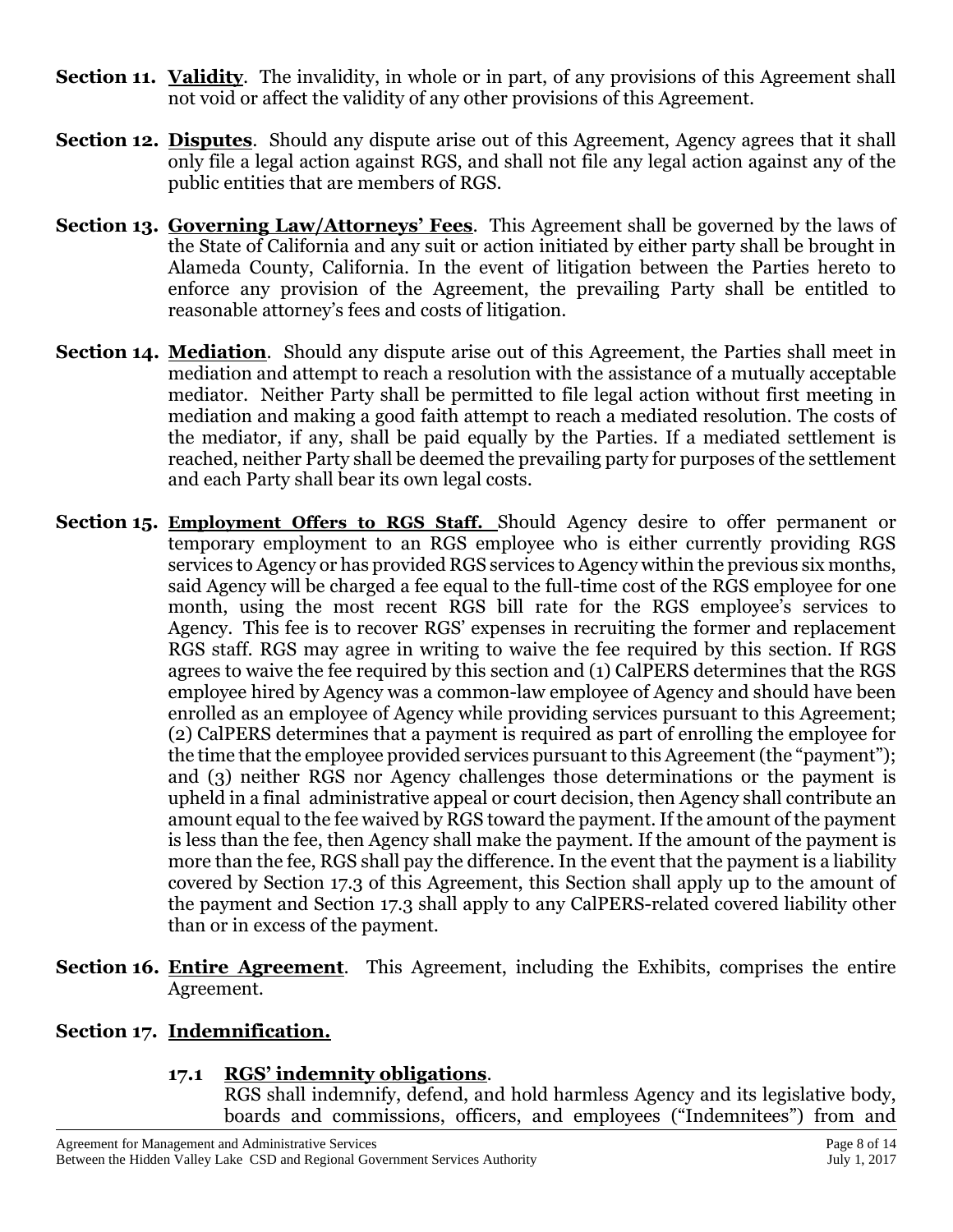against all claims, demands, and causes of action by third parties, including but not limited to attorneys' fees, arising out of RGS' performance of this Agreement, to the extent caused by RGS' negligent act, error, or omission. Nothing herein shall be interpreted as obligating RGS to indemnify Agency against its own negligence or willful misconduct.

**17.2 Agency's indemnity obligations**. Agency shall indemnify, defend and hold harmless RGS and its officers, directors, employees and agents from any and all claims and lawsuits where such persons are named in the lawsuit solely because of a duty any of them performs in accordance with the services outlined in Exhibit B.

It is the intent of the parties here to define indemnity obligations that are related to or arise out of Agency's actions as a governmental entity. Thus, Agency shall be required to indemnify and defend only under circumstances where a cause of action is stated against RGS, its employees or agents:

- a. which is unrelated to the skill they have used in the performance of the duties delegated to them under this Agreement;
- b. when the allegations in such cause of action do not suggest the active fraud or other misconduct of RGS, its employees, or agents; or
- c. where an Agency employee, if he had been acting in a like capacity, otherwise would be acting within the scope of that employment.

Whenever Agency owes a duty hereunder to indemnify RGS, its employees or agents, Agency further agrees to pay RGS a reasonable fee for all time spent by any RGS employee, or spent by any person who has performed work pursuant to this Agreement, for the purpose of preparing for or testifying in any suit, action, or legal proceeding in connection with the services the assigned employee has provided under this Agreement.

# **17.3 Obligations and indemnity related to CalPERS**.

- a. RGS and Agency acknowledge and agree that, if Agency contracts with CalPERS for retirement benefits, it is possible that CalPERS may determine that RGS employees providing services pursuant to this Agreement are common-law employees of Agency and should be enrolled in CalPERS as employees of Agency, which possibility is the same as if Agency were contracting with a private consulting firm. Pursuant to Section 5.1 of this Agreement, Agency has an obligation to treat all persons working for or under the direction of RGS as agents and employees of RGS, and not as agents or employees of Agency.
- b. In the event that CalPERS initiates an audit of Agency that includes examination of whether individuals providing services to Agency are Agency's common-law employees, Agency shall inform RGS within five days and share all communications and documents from CalPERS that it may legally share. Agency and RGS shall cooperate to determine the manner of responding to the inquiry and what, if any, documents to provide. Agency agrees not to ask RGS employees for personally identifying information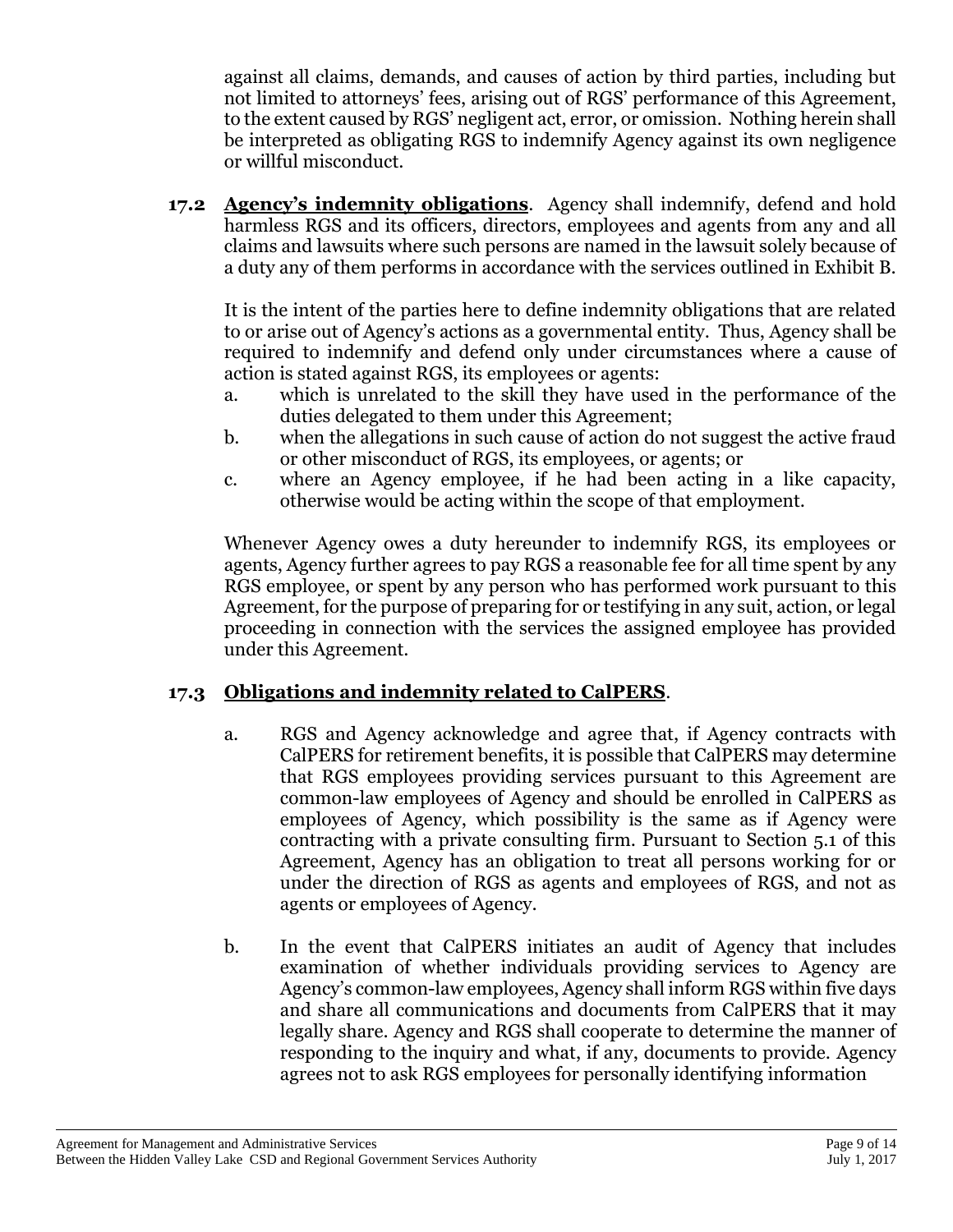- c. In the event that CalPERS' preliminary determination is that one or more RGS employees are common-law employees of Agency, Agency shall promptly inform RGS and share all communications and documents from CalPERS that it may legally share. RGS and Agency shall cooperate in determining how to respond to the direction from CalPERS in its preliminary determination, including but not limited to whether and how to make any corrections described in the preliminary determination.
- d. RGS and Agency each reserves the right to file an administrative appeal of a CalPERS determination that an RGS employee is a common-law employee of Agency and should be enrolled in CalPERS as an employee of Agency and to challenge such a decision in court. Agency assigns its right to file an administrative appeal of such a CalPERS determination, if Agency does not itself file an administrative appeal. In the event that either RGS or Agency files an administrative appeal or court challenge of such a CalPERS determination, RGS and Agency each agree to cooperate with each other in pursuit of the action.
- e. Notwithstanding Section 17.1 of this Agreement, RGS and Agency shall each bear their own costs in responding to a CalPERS investigation, including but not limited to costs of an administrative appeal or court challenge. In the event that (1) CalPERS determines that an RGS employee is a commonlaw employee of Agency and should be enrolled as an employee of Agency; (2) CalPERS determines that a payment is required to enroll the employee as an employee of Agency; and (3) neither RGS nor Agency challenges those determinations or the payment is upheld in a final administrative appeal or court decision, RGS' obligation for any payments to Agency for CalPERS benefits shall be limited to 50% of the employer's share of those payments that Agency may be required to pay.

**Section 18. Notices.** All notices required by this Agreement shall be given to Agency and RGS in writing, by first class mail, postage prepaid, or by email transmission addressed as follows:

| Agency: | Hidden Valley Lake CSD<br>19400 Hartmann Road<br>Hidden Valley Lake, CA 95467                                            |
|---------|--------------------------------------------------------------------------------------------------------------------------|
| RGS:    | <b>Regional Government Services Authority</b><br>P.O. Box 1350<br>Carmel Valley, CA 93924<br>Email: contracts@rgs.ca.gov |

Notice by email transmission shall be deemed given upon verification of receipt if received before 5:00 p.m. on a regular business day or else on the next business day.

IN WITNESS WHEREOF, the Parties hereto have caused this Agreement to be executed on the date first written by their respective officers duly authorized on their behalf.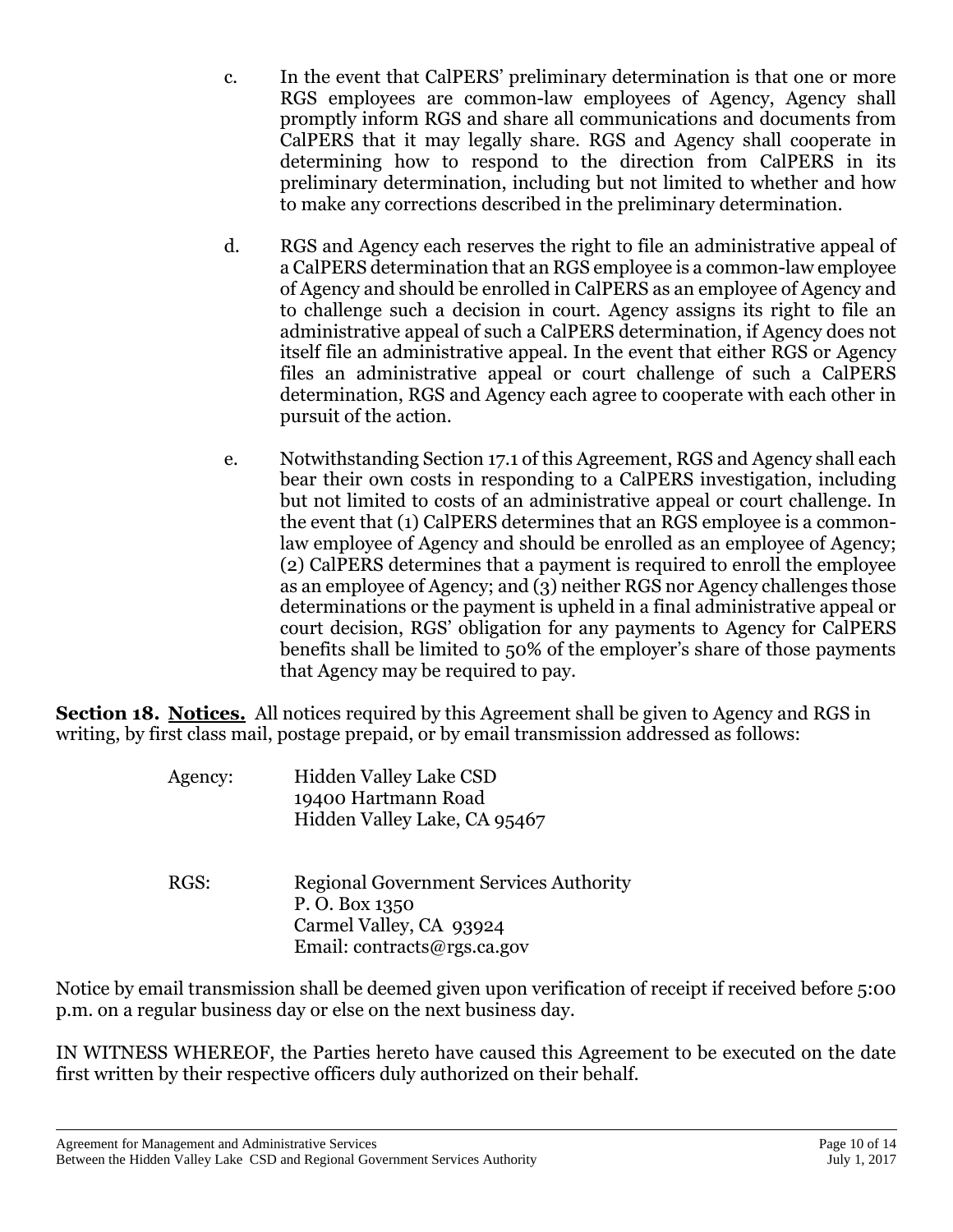| DATED: ______________, 2016 Agency |                                                                        |
|------------------------------------|------------------------------------------------------------------------|
|                                    | Kirk Cloyd, General Manager                                            |
|                                    | Jim Lieberman, Board President                                         |
|                                    | DATED: ____________, 2017 Regional Government Services Authority       |
|                                    | By: $\overline{\phantom{a}}$<br>Richard H. Averett, Executive Director |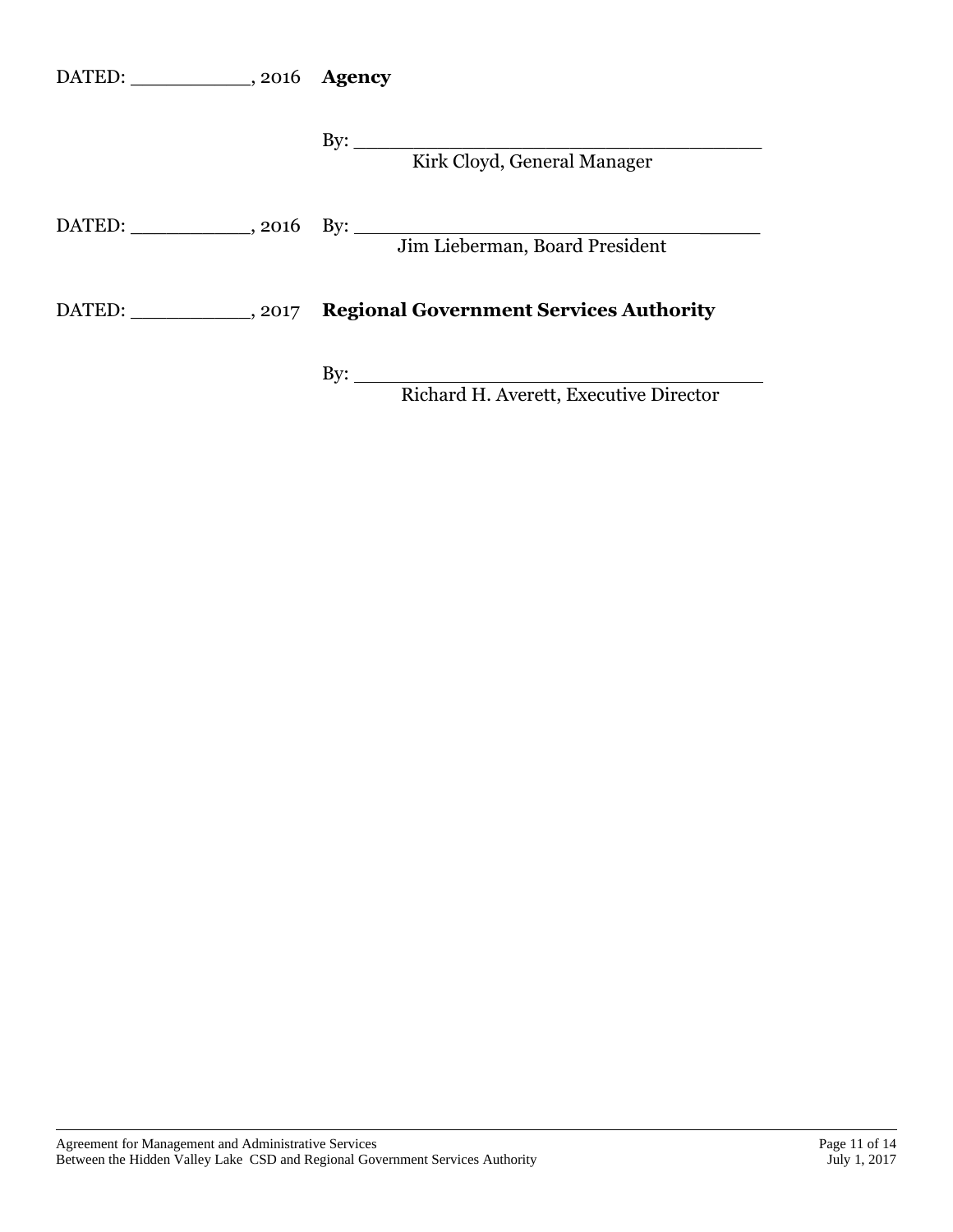# **Exhibit A**

#### **Compensation.**

1. **Fees**. Agency agrees to pay to RGS the hourly rates set forth in the tables below for each RGS employee providing services to Agency, which are based in part on RGS' full cost of compensation and support for the RGS employee(s) providing the services herein described.

RGS and Agency acknowledge and agree that compensation paid by Agency to RGS under this Agreement is based upon RGS' costs of providing the services required hereunder, including salaries and benefits of employees. The parties further agree that compensation hereunder is intended to include the costs of contributions to any pensions and/or annuities for which RGS may be obligated for its employees or may otherwise be contractually obligated.

Consequently, the parties agree that adjustments to the hourly rate shown below for "RGS Staff" will be made for changes to the salary and/or benefits costs provided by RGS to such employee. On July 1 of each year, RGS' hourly bill rates will be adjusted by the percentage change in the Employment Cost Index (total compensation - not seasonally adjusted) for state and local government workers ("ECI") from December of the prior year to December of the current year. Irrespective of the movement of the ECI, RGS will not adjust its hourly rates downward; nor will RGS adjust its hourly rates upward in excess of a two and one-half percentage (2.5%) change excepting instances where there was no increase in the prior year's hourly rates. In that event, RGS will adjust its hourly rates by the full percentage change in the ECI from March of the prior year to March of the current year.

- 2. **Reimbursement of RGS' Administrative Cost**. Agency shall reimburse RGS for overhead as part of the hourly rate specified below, and direct external costs. Support overhead costs are those expenses necessary to administering this Agreement, and are included in the hourly rate. Direct external costs, including such expenses as travel or other costs incurred for the exclusive benefit of the Agency, will be invoiced to Agency when received and without mark-up. These external costs will be due upon receipt.
- 3. **Terms of Payment**. RGS shall submit invoices monthly for the prior month's services. Invoices shall be sent approximately 10 days after the end of the month for which services were performed and are due and shall be delinquent if not paid within 30 days of receipt. Delinquent payments will be subject to a late payment carrying charge computed at a periodic rate of onehalf of one percent per month, which is an annual percentage rate of six percent, which will be applied to any unpaid balance owed commencing 7 days after the payment due date. Additionally, in the event the Agency fails to pay any undisputed amounts due to RGS within 15 days after payment due date, then Agency agrees that RGS shall have the right to consider said default a total breach of this Agreement and the duties of RGS under this Agreement may be terminated by RGS upon 5 working days' advance written notice.

**Payment Address.** All payments due RGS shall be paid to: Regional Government Services Authority PO Box 1350 Carmel Valley, CA 93924

# *[EXHIBIT A CONTINUES ON FOLLOWING PAGE]*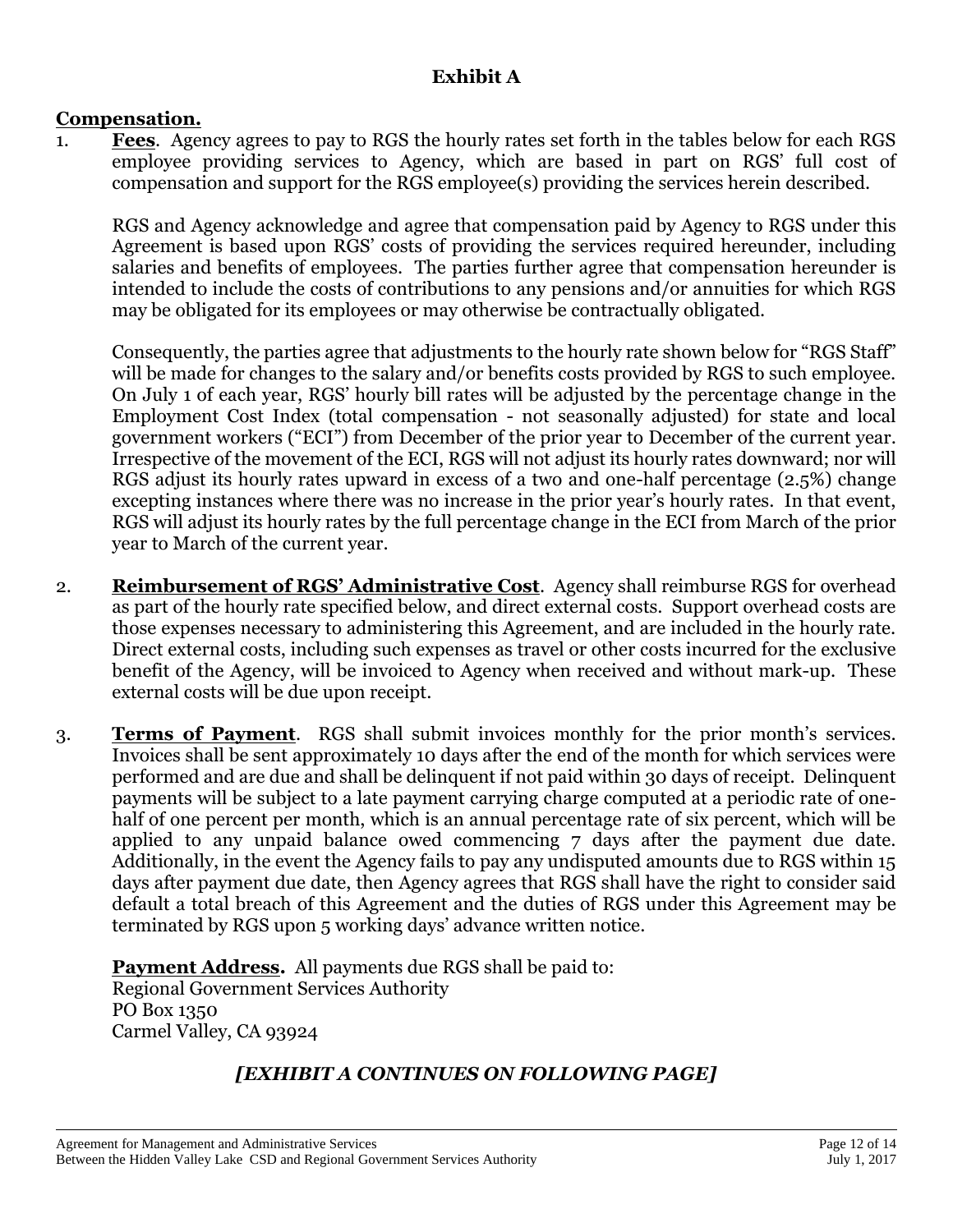#### **AGENCY CONTACTS**

**Agency Billing Contact.** Invoices are sent electronically only. Please provide the contact person to whom invoices should be sent:

| NAME              | <b>.</b><br>VI.                  |
|-------------------|----------------------------------|
| uadras<br>penny : | pcuadras@hiddenvalleylakecsd.com |

**Agency Insurance Contact.** Please provide the contact person to whom the certificate of coverage should be sent:

| <b>NAME</b>   | <b>ADDRESS</b>               |
|---------------|------------------------------|
| Penny Cuadras | Hidden Valley Lake CSD       |
|               | 19400 Hartmann Road          |
|               | Hidden Valley Lake, CA 95467 |

#### **RGS STAFF**

| <b>CLASSIFICATION</b>                           | <b>HOURLY RATE*</b> |
|-------------------------------------------------|---------------------|
| Senior Advisor/Lead Advisor/Department Director | $$115 - $140$       |
| Program Advisor                                 | $$105 - $125$       |
| <b>Project Advisor/Analyst</b>                  | $$95 - $110$        |
| <b>Project Coordinator</b>                      | $$65 - $80$         |

\*The Hourly Rate does not include direct external costs which will be invoiced to Agency with no markup.